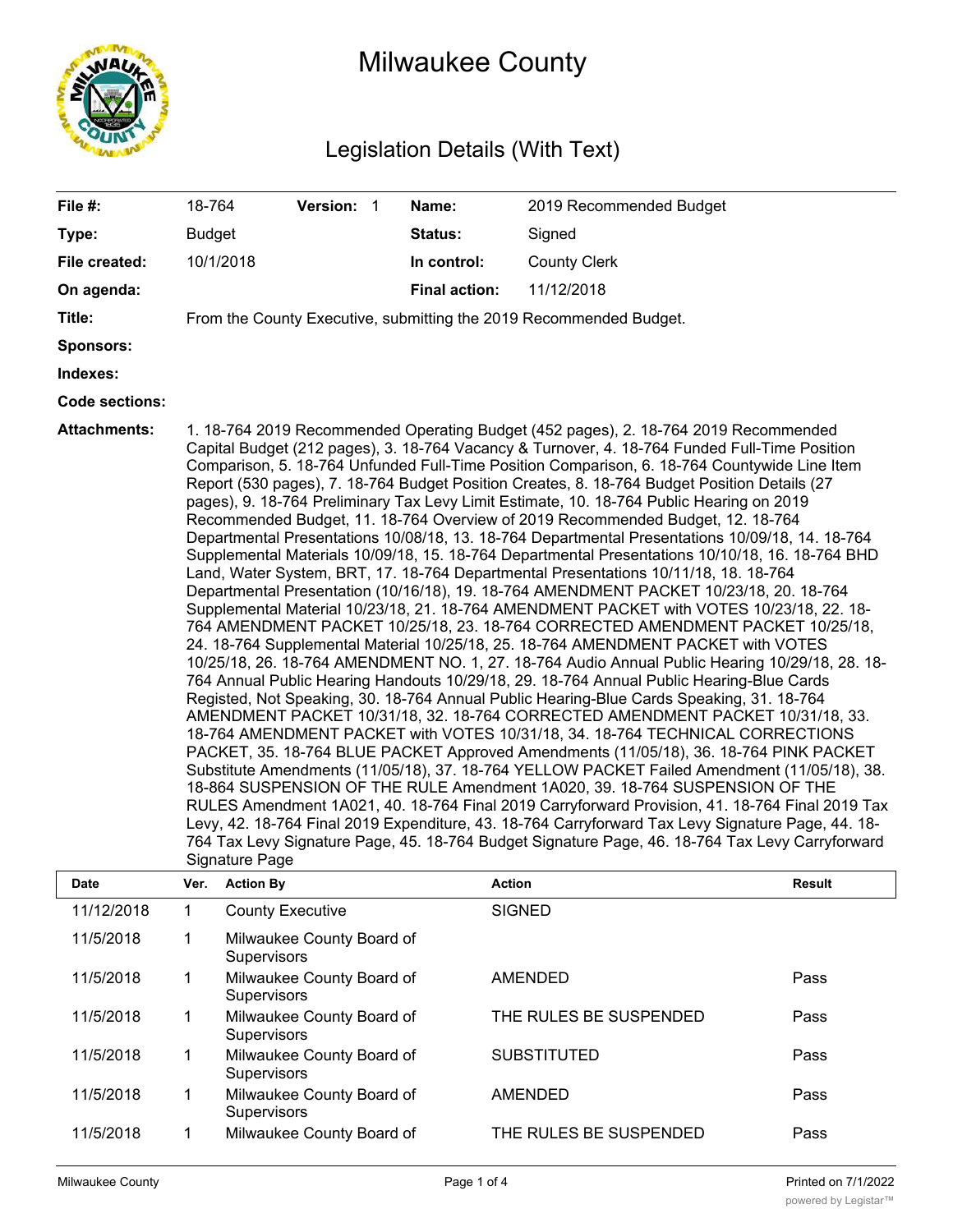### **File #:** 18-764, **Version:** 1

|           |              | Supervisors                              |                                                |      |
|-----------|--------------|------------------------------------------|------------------------------------------------|------|
| 11/5/2018 | 1            | Milwaukee County Board of<br>Supervisors | <b>SUBSTITUTED</b>                             | Fail |
| 11/5/2018 | 1            | Milwaukee County Board of<br>Supervisors | <b>ADOPTED</b>                                 | Pass |
| 11/5/2018 | 1            | Milwaukee County Board of<br>Supervisors | <b>ADOPTED</b>                                 | Pass |
| 11/5/2018 | 1            | Milwaukee County Board of<br>Supervisors | ADOPTED AS AMENDED                             | Pass |
| 11/5/2018 | 1            | Milwaukee County Board of<br>Supervisors | <b>AMENDED</b>                                 | Pass |
| 11/5/2018 | $\mathbf{1}$ | Milwaukee County Board of<br>Supervisors | <b>AMENDED</b>                                 | Pass |
| 11/5/2018 | 1            | Milwaukee County Board of<br>Supervisors | <b>AMENDED</b>                                 | Pass |
| 11/5/2018 | 1            | Milwaukee County Board of<br>Supervisors | <b>AMENDED</b>                                 | Pass |
| 11/5/2018 | 1            | Milwaukee County Board of<br>Supervisors | <b>AMENDED</b>                                 | Pass |
| 11/5/2018 | 1            | Milwaukee County Board of<br>Supervisors | LAID OVER UNTIL LATER IN THE<br><b>MEETING</b> | Pass |
| 11/5/2018 | 1            | Milwaukee County Board of<br>Supervisors | <b>AMENDED</b>                                 | Pass |
| 11/5/2018 | 1            | Milwaukee County Board of<br>Supervisors | <b>AMENDED</b>                                 | Pass |
| 11/5/2018 | 1            | Milwaukee County Board of<br>Supervisors | <b>AMENDED</b>                                 | Pass |
| 11/5/2018 | 1            | Milwaukee County Board of<br>Supervisors | <b>AMENDED</b>                                 | Pass |
| 11/5/2018 | 1            | Milwaukee County Board of<br>Supervisors | <b>AMENDED</b>                                 | Pass |
| 11/5/2018 | 1            | Milwaukee County Board of<br>Supervisors | <b>AMENDED</b>                                 | Pass |
| 11/5/2018 | 1            | Milwaukee County Board of<br>Supervisors | <b>AMENDED</b>                                 | Pass |
| 11/5/2018 | 1            | Milwaukee County Board of<br>Supervisors | <b>AMENDED</b>                                 | Pass |
| 11/5/2018 | 1            | Milwaukee County Board of<br>Supervisors | <b>AMENDED</b>                                 | Pass |
| 11/5/2018 | 1            | Milwaukee County Board of<br>Supervisors | <b>AMENDED</b>                                 | Pass |
| 11/5/2018 | 1            | Milwaukee County Board of<br>Supervisors | <b>AMENDED</b>                                 | Pass |
| 11/5/2018 | 1            | Milwaukee County Board of<br>Supervisors | LAID OVER UNTIL LATER IN THE<br><b>MEETING</b> | Pass |
| 11/5/2018 | 1            | Milwaukee County Board of<br>Supervisors | <b>AMENDED</b>                                 | Pass |
| 11/5/2018 | 1            | Milwaukee County Board of<br>Supervisors | <b>AMENDED</b>                                 | Pass |
| 11/5/2018 | 1            | Milwaukee County Board of<br>Supervisors | <b>AMENDED</b>                                 | Pass |
| 11/5/2018 | $\mathbf{1}$ | Milwaukee County Board of<br>Supervisors | <b>AMENDED</b>                                 | Pass |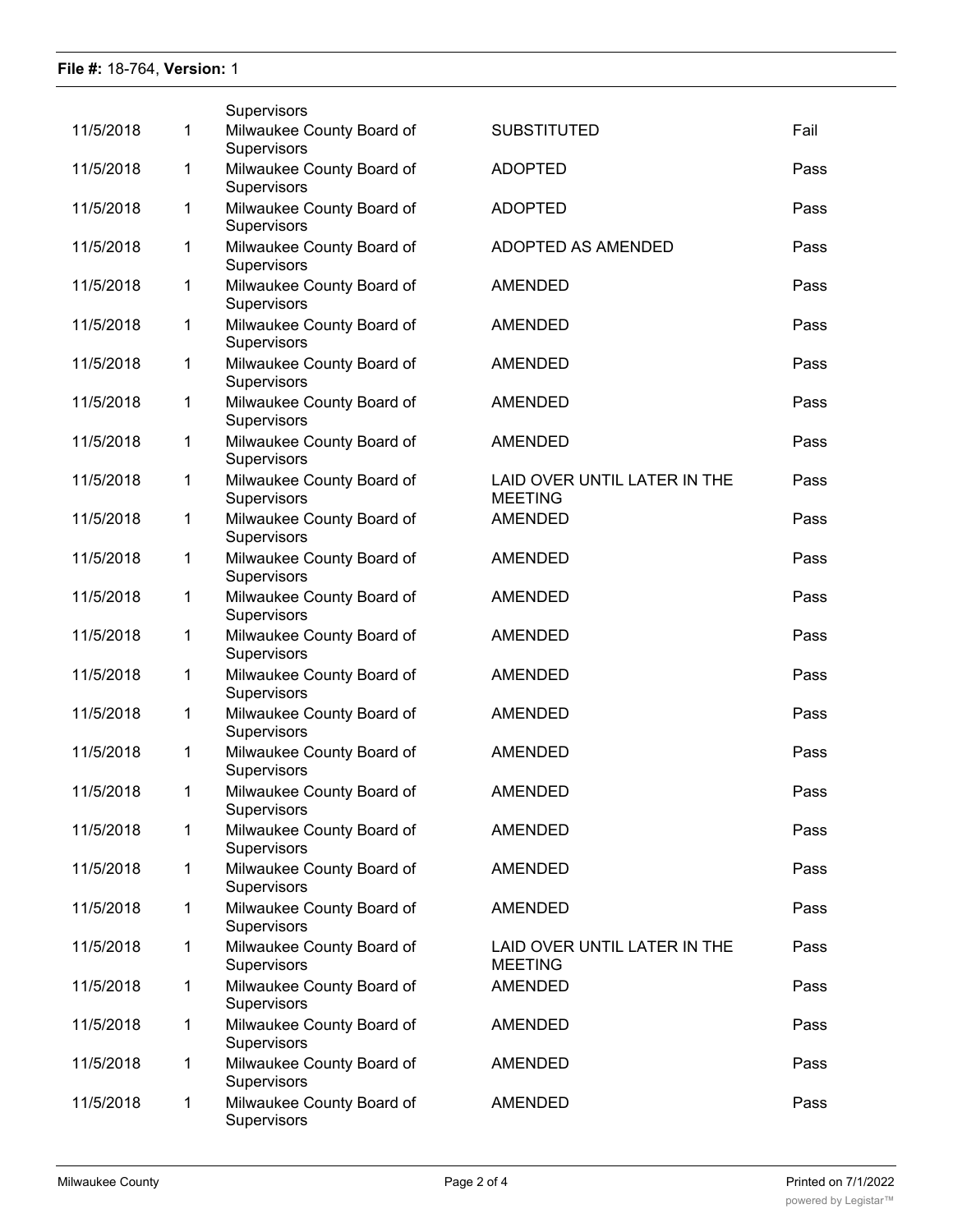### **File #:** 18-764, **Version:** 1

| 11/5/2018  | 1           | Milwaukee County Board of                               | <b>AMENDED</b>                           | Pass |
|------------|-------------|---------------------------------------------------------|------------------------------------------|------|
| 11/5/2018  | 1           | Supervisors<br>Milwaukee County Board of<br>Supervisors | <b>AMENDED</b>                           | Pass |
| 11/5/2018  | 1           | Milwaukee County Board of<br>Supervisors                | <b>AMENDED</b>                           | Pass |
| 10/31/2018 | 1           | Finance and Audit Committee -<br><b>Budget</b>          | APPROVED BY STANDING<br><b>COMMITTEE</b> | Pass |
| 10/31/2018 | 1           | Finance and Audit Committee -<br><b>Budget</b>          | <b>ADOPTED</b>                           | Pass |
| 10/31/2018 | $\mathbf 1$ | Finance and Audit Committee -<br><b>Budget</b>          | <b>ADOPTED</b>                           | Pass |
| 10/31/2018 | $\mathbf 1$ | Finance and Audit Committee -<br><b>Budget</b>          | <b>ADOPTED</b>                           | Pass |
| 10/31/2018 | 1           | Finance and Audit Committee -<br><b>Budget</b>          | <b>AMENDED</b>                           | Pass |
| 10/31/2018 | 1           | Finance and Audit Committee -<br><b>Budget</b>          | AMENDED                                  | Pass |
| 10/31/2018 | 1           | Finance and Audit Committee -<br><b>Budget</b>          | <b>AMENDED</b>                           | Pass |
| 10/31/2018 | 1           | Finance and Audit Committee -<br><b>Budget</b>          | <b>AMENDED</b>                           | Pass |
| 10/31/2018 | 1           | Finance and Audit Committee -<br><b>Budget</b>          | <b>WITHDRAWN</b>                         |      |
| 10/31/2018 | 1           | Finance and Audit Committee -<br><b>Budget</b>          | <b>AMENDED</b>                           | Pass |
| 10/31/2018 | 1           | Finance and Audit Committee -<br><b>Budget</b>          | <b>AMENDED</b>                           | Pass |
| 10/29/2018 | 1           | Milwaukee County Board of<br>Supervisors                | DISCUSSED WITH NO ACTION TAKEN           |      |
| 10/25/2018 | 1           | Finance and Audit Committee -<br><b>Budget</b>          | <b>AMENDED</b>                           | Pass |
| 10/25/2018 | 1           | Finance and Audit Committee -<br><b>Budget</b>          | <b>AMENDED</b>                           | Pass |
| 10/25/2018 | $\mathbf 1$ | Finance and Audit Committee -<br><b>Budget</b>          | <b>AMENDED</b>                           | Pass |
| 10/25/2018 | 1           | Finance and Audit Committee -<br><b>Budget</b>          | <b>AMENDED</b>                           | Pass |
| 10/25/2018 | 1           | Finance and Audit Committee -<br><b>Budget</b>          | <b>AMENDED</b>                           | Pass |
| 10/25/2018 | 1           | Finance and Audit Committee -<br><b>Budget</b>          | <b>AMENDED</b>                           | Fail |
| 10/25/2018 | 1           | Finance and Audit Committee -<br><b>Budget</b>          | <b>AMENDED</b>                           | Pass |
| 10/25/2018 | 1           | Finance and Audit Committee -<br><b>Budget</b>          | <b>WITHDRAWN</b>                         |      |
| 10/25/2018 | 1           | Finance and Audit Committee -<br><b>Budget</b>          | <b>AMENDED</b>                           | Pass |
| 10/23/2018 | 1           | Finance and Audit Committee -<br><b>Budget</b>          | AMENDED                                  | Pass |
| 10/23/2018 | 1           | Finance and Audit Committee -<br><b>Budget</b>          | <b>AMENDED</b>                           | Pass |
| 10/23/2018 | 1           | Finance and Audit Committee -<br><b>Budget</b>          | AMENDED                                  | Pass |